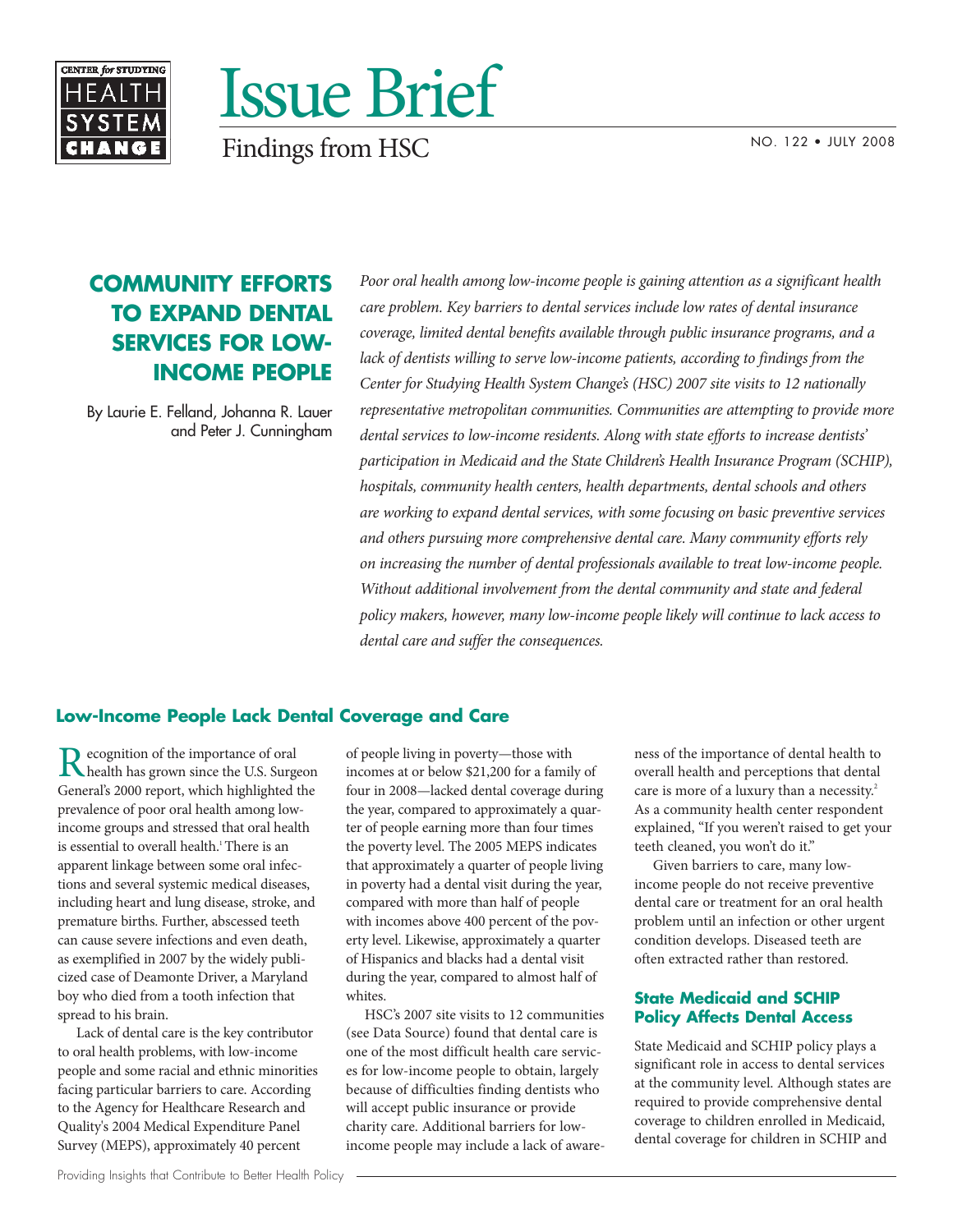for adult Medicaid enrollees is optional. While most states include some level of dental coverage through SCHIP, Medicaid coverage for adults varies greatly by state and is often limited to emergency services, with the comprehensiveness of coverage often fluctuating with state budgets. In 2006, when state budgets were relatively healthy, Florida started providing limited dental coverage for Medicaid adults and Massachusetts added two cleanings and exams a year in addition to emergency dental treatment coverage for adults.

Even when Medicaid and SCHIP provide dental coverage, low reimbursement rates often impede dentists' participation. Although Michigan restored a previous cut in routine dental services for adults in 2006, dentists' participation had declined significantly, leaving only 15 percent of dentists in the state accepting adult Medicaid patients.<sup>3</sup> A Lansing respondent observed, "Patients thought they were going to get care, but they couldn't because no one would see them."

Increased payments that approach private insurance rates or dentists' charges have contributed to an uptick in participation by dentists in some communities, including Little Rock, Phoenix and Syracuse. While New York's 250 percent increase in dental reimbursement rates initially had little impact, it eventually prompted a few private dental practices in Syracuse to participate; in particular, a dental practice chain that focuses on treating Medicaid and SCHIP children opened two facilities in Syracuse. New Jersey—which traditionally has had among the lowest Medicaid payment rates in the nation recently increased reimbursement for children's dental services by 350 percent, putting Medicaid rates on par with private rates, although the impact of the change remains to be seen.

Along with raising reimbursement rates, simplifying administrative processes, such as claims processing, has been found to help improve dentists' participation in Medicaid and SCHIP and access to care for enrollees.4 To do so, some Medicaid programs, such as Michigan's Medicaid program for children, have contracted with commercial dental insurance plans.<sup>5</sup> Yet, adequate payment remains key: Florida's managed care pilot for children's dental

services resulted in a significant decline in dentists' participation and utilization of care because of low capitated payments relative to the previous fee-for-service rates.<sup>6</sup>

Despite these changes, other challenges low-income people face, such as keeping appointments, reportedly contribute to some dentists' reluctance to treat them.<sup>7</sup> As a Syracuse respondent said, "The reimbursement increases were still not encouraging dentists to accept Medicaid patients. It turns out it was more of an issue of having the 'unwashed' in the waiting room, problems scheduling and noncompliant patients."

## **Significant Gaps in the Dental Safety Net**

Low-income patients who cannot find private-practice dentists to treat them often turn to safety net providers. However, the safety net for dental care is considerably less extensive than the safety net for medical care more broadly, and few dental providers focus on serving low-income people. Also, dental care traditionally has not been a core focus of general safety net providers—public and not-for-profit hospitals, community health centers, free clinics and local health departments—and their capacity is limited.

Hospital emergency departments (EDs) serve as de facto dental care providers. ED directors in Lansing, Miami and Seattle, in particular, reported high demand for dental services. The Emergency Medical Treatment and Labor Act (EMTALA) requires ED staff to screen and stabilize all patients, including those with dental conditions, although most EDs do not have the staff or equipment to provide dental services and are often limited to providing pain relief. However, some EDs in Syracuse, northern New Jersey and Boston benefit from having dental residents on call through their hospitals' oral surgery or general practice dental residency programs.

Although some hospitals have dental clinics staffed by dental residents or volunteer dentists, services often are limited. As a Boston hospital CEO said, "There is infinite demand for dental services…Every Tuesday we have people lining up to have their teeth pulled." Although some hospitals

are expanding dental clinics, others question whether they should continue providing dental care, particularly as other types of residency programs and services generate more revenue. Seattle's public hospital recently downsized its general dentistry clinic, after determining those services to be outside of the hospital's core mission.<sup>8</sup>

#### **Community Efforts to Expand Dental Services**

Many communities are working to expand dental services for low-income people. These efforts range from providing preventive care—including cleanings, X-rays, fluoride treatment and sealants to prevent tooth decay—to filling cavities and providing other restorative services, and, in some cases, offering rehabilitative services, such as orthodontics and periodontics. Funding support for these services and participation from dental students and professionals are integral to these efforts.

*Preventing dental problems.* A number of communities provide preventive care and general dental education to schoolchildren, as such efforts are relatively low cost compared with the cost of treating future dental problems, and providing services at school removes some of the barriers associated with scheduling appointments. For example, students from a Cleveland dental school provide preventive care at local elementary schools, while the county health department in Miami operates a dental van that visits schools. In Syracuse, community advocates are working to re-establish the county's school-based preventive dental program, which was discontinued after a cut in state funding.

Communities often rely on dental hygienists to support their preventive programs. Hygienists are less expensive and typically more available than dentists, in part because of recent expansions of training programs.<sup>9</sup> A number of states now allow dental hygienists to provide certain preventive services to low-income people in public facilities without the direct supervision of a dentist. For instance, community activists in Arizona lobbied successfully to change licensure laws to allow hygienists to provide preventive treatments to lowincome children without supervision.<sup>10</sup>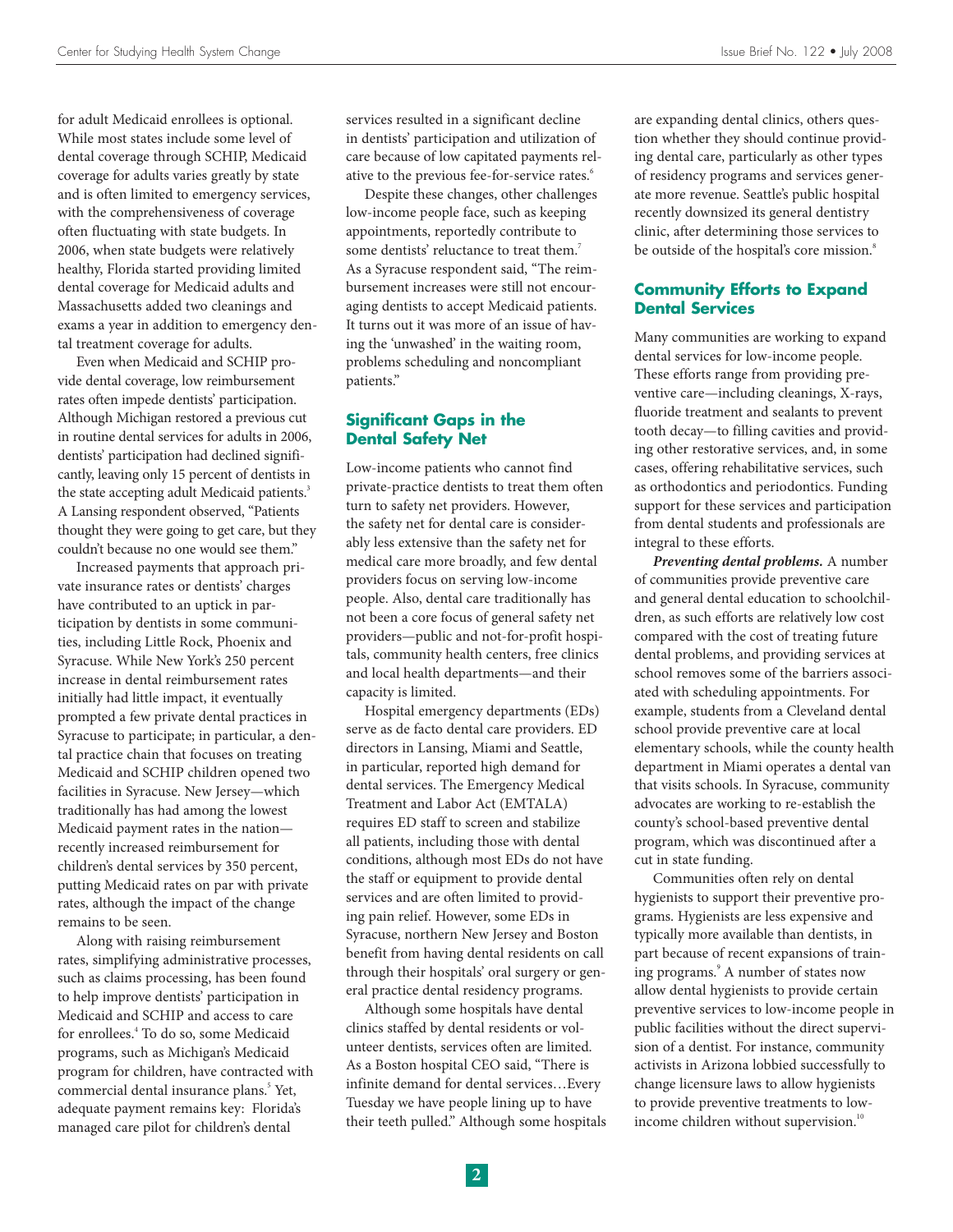Yet, preventive programs need resources in place to treat dental problems identified during exams. Directors of the Cleveland school-based program have attempted to address this issue by partnering with local dental societies to generate a list of dentists willing to provide follow-up treatment.<sup>11</sup> However, community programs that coordinate physicians and dentists willing to volunteer their services for low-income people typically have limited capacity. Through such a program in Little Rock, the wait for a dental appointment reportedly is several years. While advocates in some communities, such as Miami, propose advanced training for hygienists or other dental personnel to perform certain restorative treatments, state and national dental associations are largely opposed to such expansions in scope of practice, citing safety concerns.<sup>12</sup>

*Providing comprehensive services.* Federally qualified health centers (FQHCs) and other community clinics are increasingly offering dental services, including preventive, restorative, emergency and, in some cases, rehabilitative services. In particular, such health centers are key providers for racial and ethnic minorities and immigrants. With the support of federal grants, the volume of dental services provided by FQHCs grew 85 percent between 2000 and 2005; by 2006 approximately three-quarters of FQHCs provided preventive dental care.<sup>13</sup> Health centers or community clinics in half of the 12 communities reported increasing capacity, for example, by opening new dental clinics, expanding clinic sessions and/ or hiring new dental staff over the last few years. FQHCs receive enhanced Medicaid reimbursement, which helps generate the revenues to support these expansions.

However, health centers report that expansions to date do not approach the level of need, and waits for appointments remain long. Respondents in northern New Jersey and Seattle reported that the wait for an adult to see a dentist is often two to three months, even for extractions of diseased teeth. As a health center respondent from Indianapolis explained, "We have three [patient treatment chairs]. I could probably double those and still not have enough capacity." Yet, federal dental expansion grants to FQHCs have waned in recent years.

Recruitment challenges also hinder addi-

tional expansion of dental capacity because health centers and community clinics often cannot offer competitive compensation. Although health centers receive dentists from the National Health Service Corps, which places dentists in underserved areas in exchange for student loan repayment, approximately 40 percent of urban health centers have reported it is very difficult to recruit dentists.14 Health centers in Little Rock, Syracuse and northern New Jersey reported significant problems recruiting dentists.

*Developing community collaborations.* Similar to their role in prevention efforts, dental schools are partnering with health centers to enhance training opportunities for students and increase dental services for low-income people. Training in community clinics typically enables students to treat more low-income patients than they would in dental school clinics.15 Health centers in Lansing, Indianapolis and Phoenix have such arrangements with local dental schools. Dental students have had a particular impact on access in Phoenix, where two new dental schools have an explicit focus on serving the community.

Although lacking a dental school in the area, Greenville recently created a dental program through a broad partnership with the technical college (which trains dental assistants and hygienists), the FQHC, a local hospital, and corporate and foundation support. The effort raised more than \$1.6 million to care for 3,000 Medicaid and uninsured patients the first year. Care is provided through the FQHC's fixed dental practice and a fully equipped mobile unit donated by the hospital, which brings dental professionals to churches, schools and other community sites. Students and faculty provide preventive services in exchange for training space, and three dentists employed by the health center provide restorative services. The health center's enhanced Medicaid payments are expected to help sustain the program.

#### **Implications**

Community efforts to meet the dental service needs of low-income residents face an uphill battle because demand for services far exceeds available resources. Policy makers could consider a number of options to improve access to dental care through both public and private providers.

Additional state efforts to improve

Medicaid and SCHIP payment rates and reimbursement processes could help expand the number of dentists willing to serve lowincome people. Recent gains in dentists' participation in some communities could erode if public payment rates are not adjusted as private fees increase.<sup>16</sup> Yet, state spending on dental services is threatened by competing priorities and the current economic downturn and decline in tax revenue in many states. Policy makers also might examine whether targeted incentives to large dental practices that specialize in the particular needs of low-income patients—as seen in Syracuse—could help expand access in a cost-effective way.

Additional National Health Service Corps dentists, dental expansion grants for FQHCs and other federal efforts could help build community capacity. Prompted by the death of Deamonte Driver, several pieces of federal legislation aimed at improving dental access, particularly for children, are under consideration. One called "Deamonte's Law" would attempt to increase the number of pediatric dentists and expand community health center dental capacity. Additional proposals include providing grants to states to improve Medicaid and SCHIP dental programs, offering tax credits to dentists who serve lowincome children and establishing a working group of representatives from federal health and human service agencies to coordinate the use of resources and identify best practices regarding oral health programs.

Collaboration among policy makers, safety net providers, national and state dental associations and dental schools could help address gaps in the dental workforce. For example, the Robert Wood Johnson Foundation and The California Endowment are funding an initiative to help dental schools recruit more minority and lowincome students and to place more dental students and residents in community clinics.17 Further, the debate continues about the level of care hygienists should be allowed to provide without the supervision of a dentist and whether other non-dentist professionals could safely fill cavities and extract teeth; such training programs are developing in Minnesota and Alaska.<sup>18</sup>

In addition, the overall supply of dentists should be examined, since the number of practicing dentists has not kept pace with